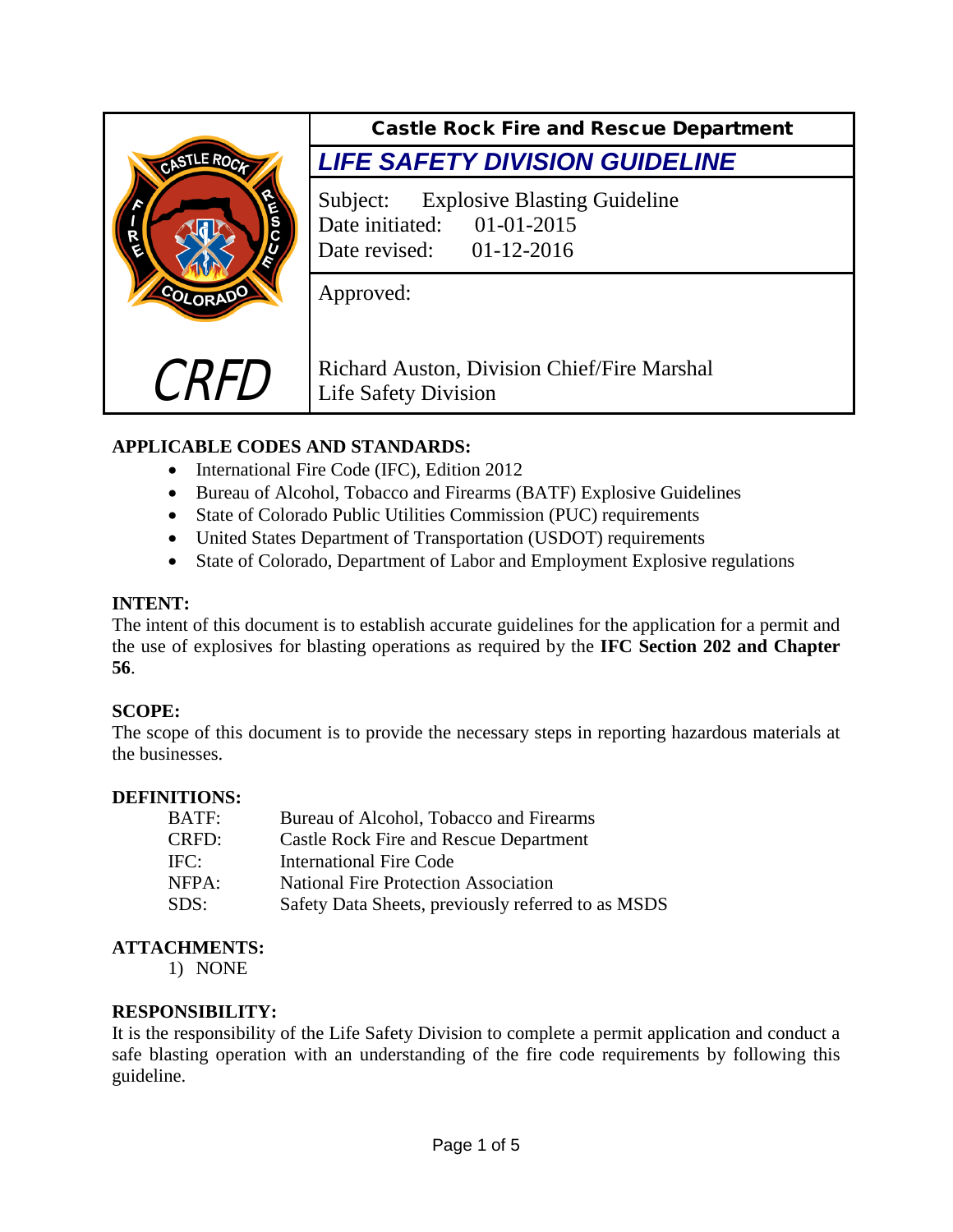#### **CODE BACKGROUND:**

Castle Rock Fire and Rescue Department (CRFD) has completed plan review documents and issued permits for all blasting operations that take place within the jurisdiction. This is a requirement of the IFC adopted by the Town and County. All reviews, permits and field inspections will be in accordance with this guideline as well as the requirements outlined in the IFC, and other documents noted as references in this guideline.

#### **INITIAL SUBMITTAL REQUIREMENTS:**

A completed Town of Castle Rock Fire and Rescue Departments explosive / blasting permit application.

*NOTE***: the plan review process takes a minimum of 10 working days from the date the application, plans and all required paperwork is submitted as noted in the permit application. If a rush permit is required prior to be issued prior to the minimum of the 10 working days a double fee will be assessed.**

The application packet must include the following:

- 1. A certification of liability insurance in the amount of \$1,000,000 minimum with the Town of Castle Rock named, as an additional insured is required.
- 2. A current copy of your State of Colorado Department of Labor and Employment Division of Oil and Public Safety explosive permit(s).
- 3. A current copy of your Bureau of Alcohol, Tobacco, Firearms and Explosives (BATFE) license / permit for the manufacturing of high explosives.
- 4. A current copy of your Bureau of Alcohol, Tobacco, Firearms and Explosives (BATFE) license / permit for the use of high explosives.
- 5. A current copy of the PUC from the State of Colorado Hazardous Materials transportation permit.
- 6. A current copy of your US DOT Hazardous Materials Certificate of Registration.
- 7. A current copy of the contract, agreement, or written permission from the property owner authorizing blasting operations.
- 8. A current copy of the invoice from the supplier showing the total number of pounds of product on site.
- 9. A current copy of the SDS for all products being used or stored on the site.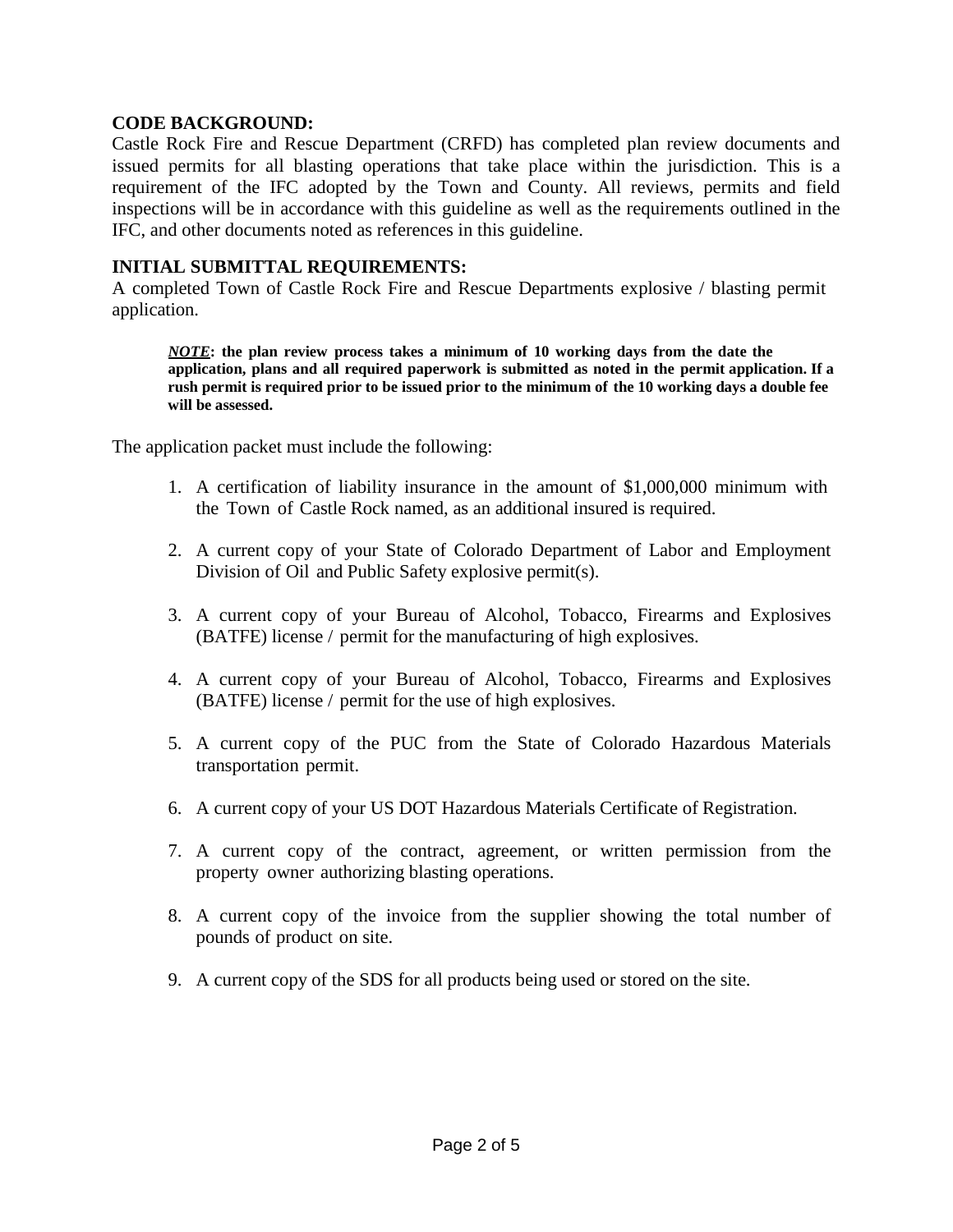10. A site plan showing the following but not limited to:

- The proposed location of blasting operations.
- Adjacent properties, roadways, utilities and structure.
- Perimeter of the blast area.
- Location of the charges.
- Location of the firing control panel.
- Location of the explosive storage containers.
- Location of fire extinguishers with the type and rating.
- Location of the nearest telephone to be used by the explosives handling crew.

11. Copy of safety / emergency plan including but not limited to:

- Safety requirements and procedures for storage, use and transportation of explosives.
- OSHA hazardous communication program (including SDS).
- Emergency procedures.
- Procedures for dealing with misfired or partial charges in the blast area.

12. The Blasting Information Required form must be completed and submitted:

## **PRIOR TO ALL BLASTING OPERATIONS:**

Prior to any blasting:

- 1. The blasting company shall have a third party company perform pre-blast surveys on all structures within 500 feet of the blast site upon approval of the property owner. Should the owner, operator, occupant or other person responsible for the property refuse the survey, the blasting company shall provide written documentation of the refusal to the blasting company, owner, occupant or other person responsible for the property and the Town of Castle Rock Fire and Rescue Department.
- 2. Prior to any blasting or pre-blast surveys the blasting company shall notify all occupied structures within 1000 feet of the property lines of the site upon which any blasting operations are to occur by certified mail or direct delivery, that blasting will be occurring and that a third party company will be conducting pre-blast surveys within 500 feet of the blast site, as required by **Section 3307.16 Pre-Blast Survey**. The blasting company shall provide a copy of the written documentation and documentation of which owner, operator, occupant or other person responsible for the property were notified. The Town of Castle Rock reserves the right to require notifications beyond 1000 feet, depending on the site conditions and proximity to existing residential and / or commercial areas.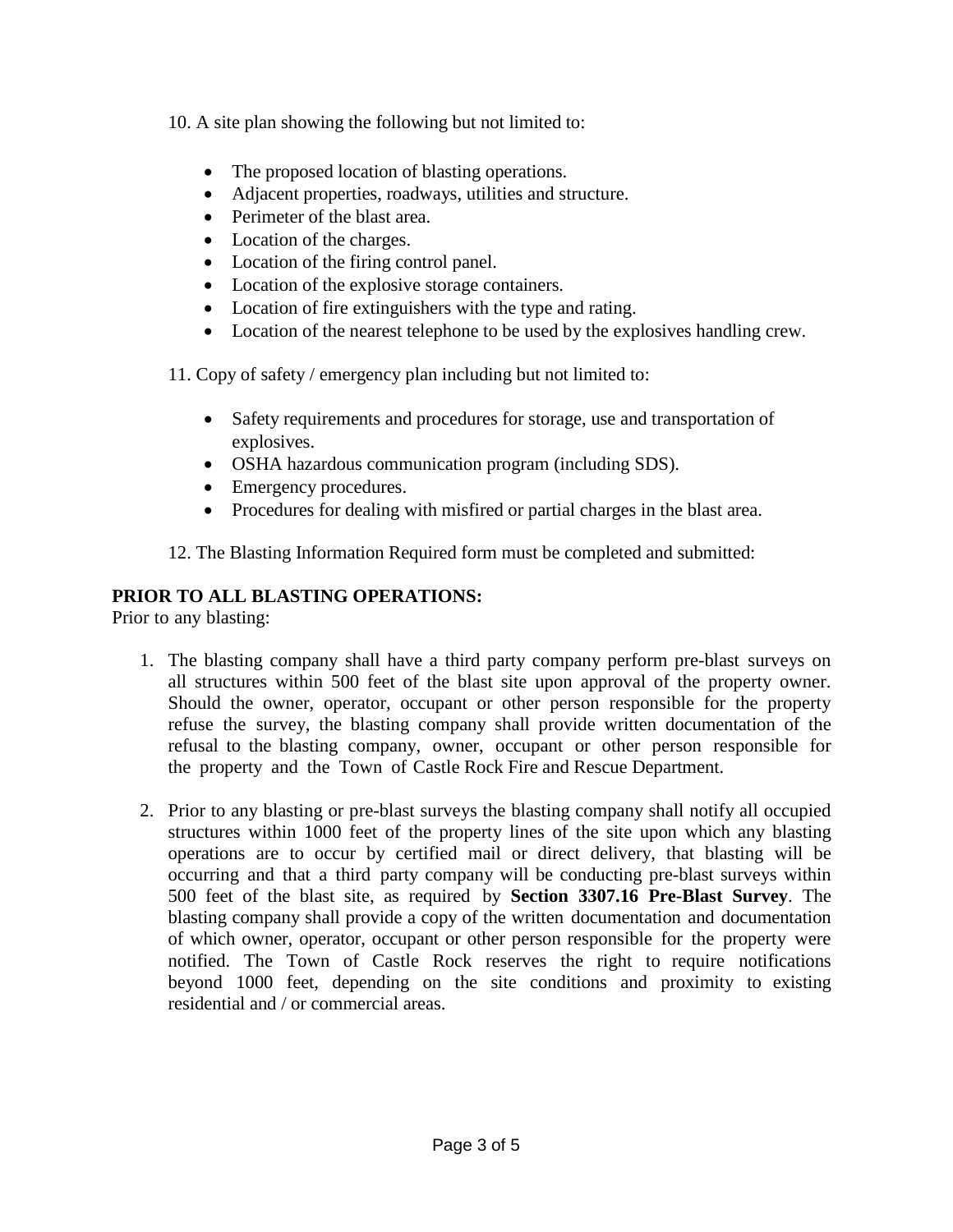## **BLASTING OPERATIONS GENERAL OPERATING GUIDELINES:**

During all blasting operations the items addressed on the permit must be followed, all safety requirements contained within the referenced standards as well as the following must be maintained at all times:

- 1. The permittee shall prevent fly rock / debris by use of blast mates and / or additional coverage.
- 2. This permit allows blasting operations within the town limits of the Town of Castle Rock and the Castle Rock Fire Protection District for the time period stated above.
- 3. This permit is valid only as long as the permittee submits, to the Castle Rock Fire and Rescue Department, current state, federal permits and proof of insurance.
- 4. A separate permit is required from the Town of Castle Rock Public Works / Engineering Department for blasting in any right of way.
- 5. A separate permit is required from the Town of Castle Rock Fire and Rescue Department to store explosives on site.
- 6. The Town of Castle Rock noise ordinance requires construction to occur between the hours of 7:00AM & 10:00PM weekdays and between the hours of 8:00AM and 10:00PM on weekends.
- 7. The blaster shall notify the Town of Castle Rock Fire and Rescue Department Administrative offices at (303) 660-1066 and the Douglas County Sheriff's Office / Fire Communications Center a minimum of one hour prior to blasting at (303) 660- 7500.
- 8. The permittee shall comply with all Local, State and Federal regulations governing this type of work.
- 9. Should you have any questions please feel free to contact the Town of Castle Rock Fire and Rescue Department Life Safety Division at (303) 660-1066, or by email at: FPO@crgov.com